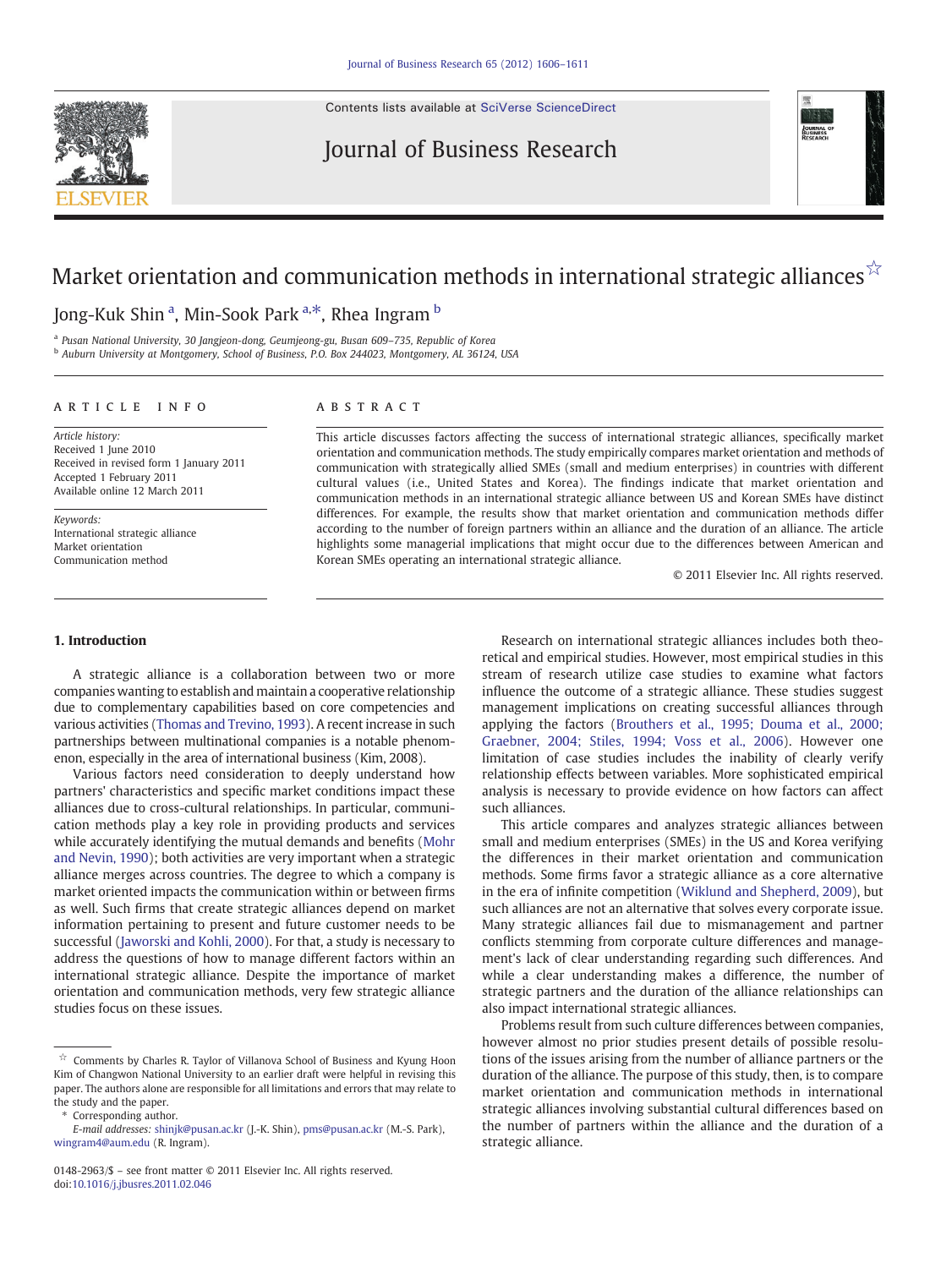The focus of this study is on non-capital strategic alliances rather than capital alliances because market orientations and communication methods are more important in the former when it comes to overseas market transactions ([Kang et al., 2000](#page--1-0)). Accordingly, the importance of the study is not only to compare factors that affect the outcome of these alliances but also to highlight managerial implications for alliances between companies by going beyond its obvious necessity and effect.

#### 2. Theoretical hypotheses

Market orientation is the creation, distribution, and application of market information throughout the organization reflecting present and future customer needs [\(Jaworski and Kohli, 1993\)](#page--1-0). The focus of market orientation is mainly on the use and flow of information. The factors that constitute a market orientation structure include intelligence generation, intelligence dissemination, and intelligence responsiveness. In intelligence generation, the information includes not only the explicit needs of customers already under consideration but also the future needs and external factors that affect such customers. This perspective is a starting point for market orientation and includes present and future customer needs, competitor information, and market data ([Narver and Slater, 1995](#page--1-0)). Intelligence dissemination refers to the sharing of market information with every constituent of the organization. Intelligence responsiveness refers to how organizational constituents individually make decisions based on the shared market information and actively use it in their activities. A market orientation focuses on the process coordinating and integrating market information into the functional, operational activities based on the information ([Jaworski and Kohli, 2000\)](#page--1-0).

Communication plays a critical role in providing products and services, accurately identifying mutual demands, and recognizing mutual benefits in transaction relationships between alliance partners. Open and clear communication between partners improves the accuracy of identifying the transaction environment, obtaining mutual satisfaction, understanding mutual needs, and correctly delivering those intentions ([Gray and Laidlaw, 2004](#page--1-0)). Therefore, effective communication between alliance partners is essential in realizing a stable transaction.

Marketing communications is the formal and informal sharing of meaningful and timely information regarding customers between firms either domestically or internationally [\(Mohr and Nevin, 1990](#page--1-0)). Every firm has a formal communication system to provide information about the firm to its customers and other stakeholders using a variety of media. Generally, companies document pieces of information through either the formal communication network, or also using company reports, meetings and conferences, official letters, and/or notices. The better a company documents information, many argue the less opportunity for immediate change if need. In contrast, nearly all the information in an informal communication structure is not well-documented and opens the door for change and interpretation through the network. Some companies consider formal or official communication (e.g., periodic meetings or letters/document exchanges) more important, while other companies prefer informal or unofficial communication methods (e.g., non-periodic meetings or phone conversations). Determining the best communication method is essential to assist in accomplishing goal unity and mutual trust between the alliance partners, as well as achieving a more cooperative relationship between them [\(Arino et al., 2005\)](#page--1-0). Marketing communications between companies in different countries present additional challenges due to possible cultural difference that exist.

Communication differences between partners of two countries can lead to cultural incompatibility ([Meschi and Roger, 1994](#page--1-0)) which will impact the success of a strategic alliance, especially from market orientation and communication methods. An international strategic alliance requires cooperation between partners from different countries, and this need for cooperation raises the issue of how

partners with different national cultural values interact with each other [\(Steensma et al., 2000](#page--1-0)).

Market orientation and communication methods differ along culturally embedded managerial practices. SMEs in the US tend to play a leading role in exchanging market information with their partners. Managers of these SMEs collect intelligence as much as possible being an active partner making the best use of market information. In contrast, SMEs in Korea are likely to share market information with their alliance partners only in response to their partners' needs in each market believing this will maintain a relationship over the long run [\(Klopf and](#page--1-0) [Park, 1997](#page--1-0)). In the case of communication methods, SMEs in Korea have more formal and formalized communication than informal because of bureaucracy ([Hwang, 1998\)](#page--1-0), while SMEs in the US have less formal communication. Thus, the market orientation and communication method between global strategic alliance partners may differ by culture and national disposition. Such differences lead to the first two hypotheses.

H1. Market orientation (intelligence generation/dissemination/ responsiveness) in an international strategic alliance between US and Korean SMEs have distinct differences.

H2. Communication methods (formal/informal communication) in an international strategic alliance between US and Korean SMEs have distinct differences.

While market orientation and communication methods are important, the impact of these factors is complicated by other variables within the alliance. For example, past research indicates that as the number of partners in a strategic alliance impacts the performance of the alliance from the viewpoint of creating value and lowering cost [\(Piva et al., 2010](#page--1-0)). Primarily, a strategic alliance is a prominent way to secure complementary resources in which partners mutually need [\(Kim and Song, 1998](#page--1-0)). In an international strategic alliance, this combination of mutually complementary resources, such as a market orientation, is critical to create the value of synergy across countries and to maintain a successful business relationship with partners [\(Beamish and Banks, 1987; Madhok, 2006](#page--1-0)).

Firms struggling to create synergies across boundaries attempt to enter an international strategic alliance in hopes of combining its own resources with mutually complementary ones of a foreign alliance partner.

H3. Market orientation (intelligence generation/ dissemination/ responsiveness) in an international strategic alliance of SMEs differs as the number of foreign partners increases.

From the viewpoint of transaction cost theory, coordination becomes a problem if the costs of aligning actions of different partners in a transaction escalate. Even when interests are aligned, coordination problems arise due to lack of shared and accurate knowledge about the decision rules to be used by the partners in a cooperative agreement ([Jung, 1999\)](#page--1-0). Costs are likely to be lower when primary uncertainty increases, as unexpected future contingencies put greater demand on the joint decision-making capability of the partners in the alliance ([Madhok, 2006](#page--1-0)).

A rising number of partners require an expansion in combining complementary resources, increasing potential synergy, and facilitating market orientation. In addition, more partners call for better management of systematic communications [\(Maltz, 2000\)](#page--1-0). Systematic communication methods are more formalized communications, meaning connecting partner organizations in a structured and routine manner ([Goris et al.,](#page--1-0) [2002](#page--1-0)).

H4. Communication methods (formal/informal communication) in an international strategic alliance of SMEs differ as number of partners increases.